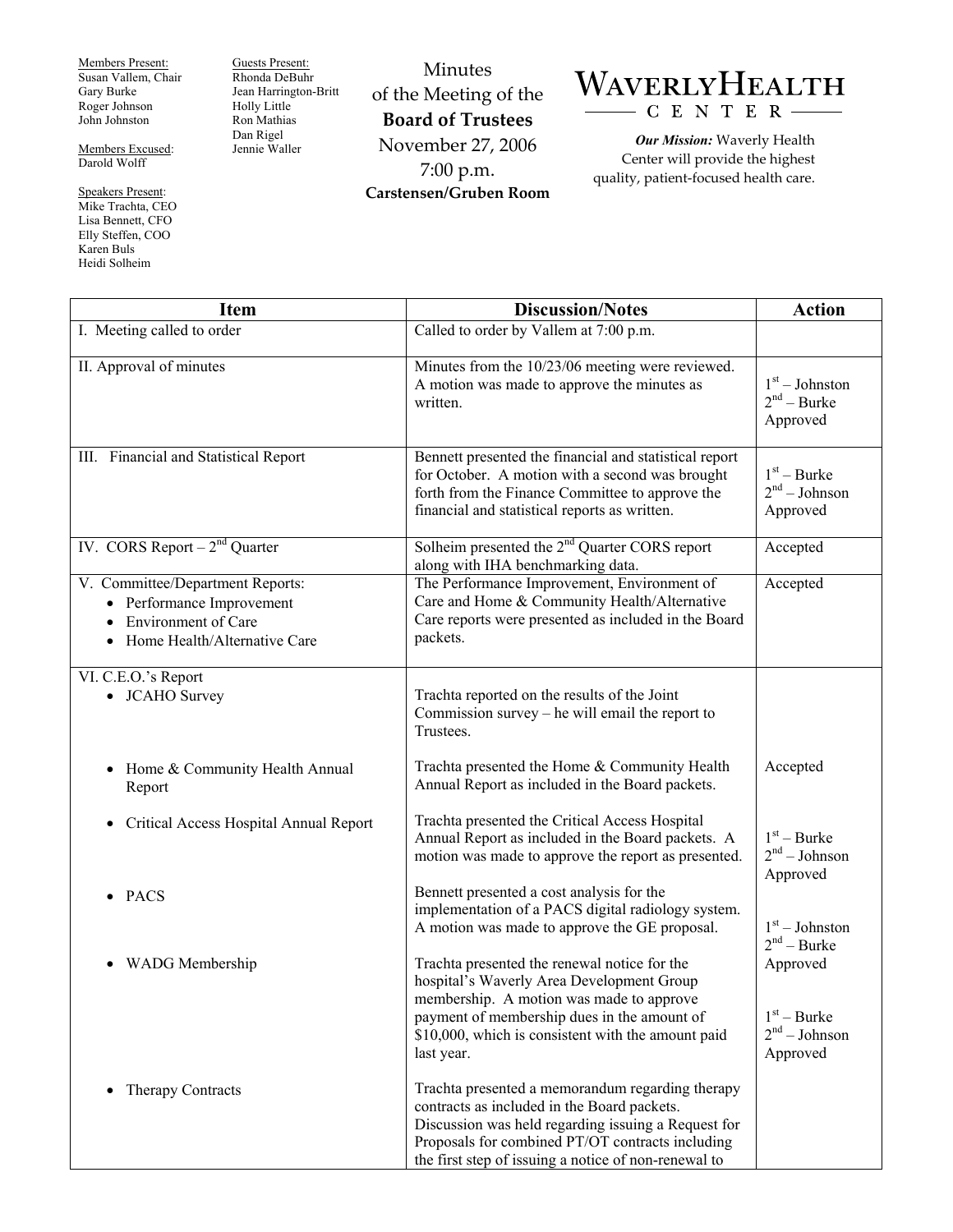|                                                                                                                        | Northern Iowa Therapy. Johnson excused himself<br>from the discussion due to a conflict of interest.<br>Trachta reported that a committee consisting of<br>employees and Medical Staff members will be<br>convened to help review the proposals and determine<br>which proposal will best meet the needs of our<br>patients. There was consensus to move ahead as<br>described.                                                                                                                                                                                                                                                                                                                                                                                                                                                                                                                                              |                                                 |
|------------------------------------------------------------------------------------------------------------------------|------------------------------------------------------------------------------------------------------------------------------------------------------------------------------------------------------------------------------------------------------------------------------------------------------------------------------------------------------------------------------------------------------------------------------------------------------------------------------------------------------------------------------------------------------------------------------------------------------------------------------------------------------------------------------------------------------------------------------------------------------------------------------------------------------------------------------------------------------------------------------------------------------------------------------|-------------------------------------------------|
| VII. Medical Staff Report                                                                                              | Trachta announced that the Joint Meeting of the<br>Board of Trustees and the Medical Staff is scheduled<br>for Monday, December 18 <sup>th</sup> at Centennial Oaks.                                                                                                                                                                                                                                                                                                                                                                                                                                                                                                                                                                                                                                                                                                                                                         |                                                 |
| VIII. Service Excellence Update                                                                                        | Steffen reported that a Service Empowerment<br>Leadership course is scheduled for all managers on<br>Thursday and Friday. There will be more<br>opportunities for Board member participation in<br>future sessions.                                                                                                                                                                                                                                                                                                                                                                                                                                                                                                                                                                                                                                                                                                          |                                                 |
| IX. Old Business<br>• Master Facility Planning                                                                         | Trachta reported that the Golf Commission approved<br>endorsing a land swap with the hospital. Trachta<br>will be working with hospital attorney Gaylen<br>Hassman to develop a contract for the proposed land<br>swap which has been proposed to include - \$750,000<br>for construction of two new golf holes, \$90,000 for<br>five years worth of additional maintenance costs<br>associated with the new holes, and approximately<br>\$150,000 for purchase of the farmland. The contract<br>will be written to purchase the land from the City<br>now, and to lease it back to the City with the<br>requirement to provide them with 3 years notice of<br>our intent to claim the property/discontinue the lease.<br>Trachta will send the proposed contract to the<br>Trustees for review prior to the December meeting.<br>The City Council will consider the proposal at their<br>December 18 <sup>th</sup> meeting. |                                                 |
| Parking                                                                                                                | Trachta reported that the City Council has approved<br>2 readings of an ordinance which would allow no<br>parking on the hospital's side of $2nd$ Avenue and $8th$<br>Street. It needs to go through one more reading<br>before it has final approval.                                                                                                                                                                                                                                                                                                                                                                                                                                                                                                                                                                                                                                                                       |                                                 |
| Rooftop Garden - Resolution Approving<br>$\bullet$<br>Rooftop Garden Construction and Public<br><b>Bidding Process</b> | Trachta presented a resolution adopting plans,<br>specifications, form of contract, estimated cost for<br>the construction of the Waverly Health Center -<br>Tendrils Rooftop Garden project and adopting notice<br>to bidders and ordering the administrator to publish<br>notice to bidder and fixing a date for receiving same.<br>A motion was made to adopt the resolution as<br>presented.                                                                                                                                                                                                                                                                                                                                                                                                                                                                                                                             | $1st - Johnson$<br>$2nd - Johnston$<br>Approved |
| IT Recommendation/Financial Forecast                                                                                   | Bennett presented the updated financial forecast<br>from Denman & Company as presented to the<br>Finance Committee on 11/15/06. The forecast was<br>revised to include the expense associated with the IT<br>recommendation that was presented at last month's<br>Board meeting. The consensus of the Board was to<br>move forward with the IT recommendation based<br>upon the favorable revised forecast.                                                                                                                                                                                                                                                                                                                                                                                                                                                                                                                  |                                                 |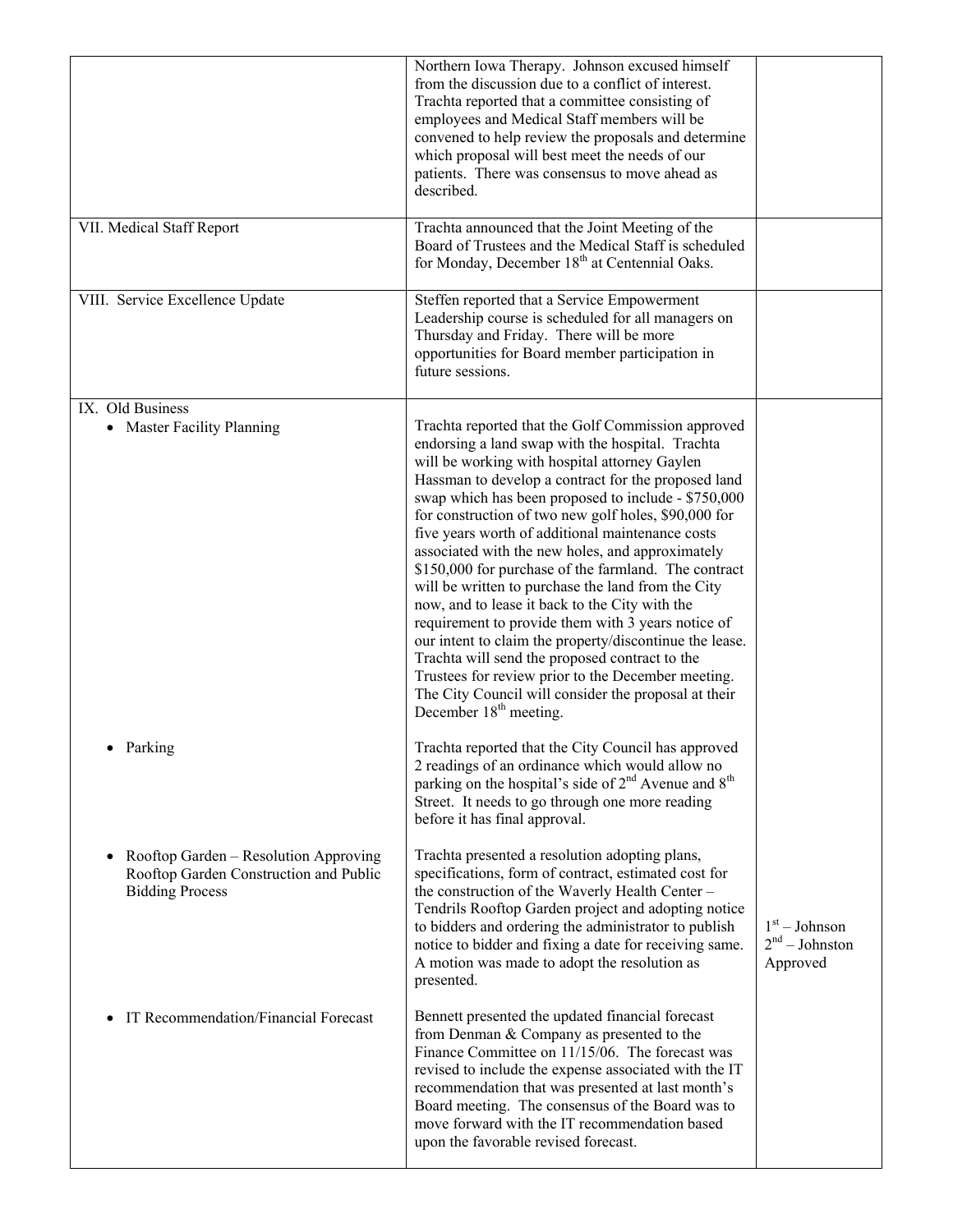| X. New Business                                                                                                                                                                |                                                                                                                                                                                                                                                                |                                               |
|--------------------------------------------------------------------------------------------------------------------------------------------------------------------------------|----------------------------------------------------------------------------------------------------------------------------------------------------------------------------------------------------------------------------------------------------------------|-----------------------------------------------|
| • Appointment to Medical Staff:<br>Joginder Singh, M.D. - Courtesy,<br>Oncology/Hematology, CVMS                                                                               | Trachta presented the appointment and<br>reappointments to Medical Staff and the provisional<br>to regular appointments, and resignations as listed at<br>left. The files have been reviewed by the Executive<br>Committee of the Medical Staff. The Executive |                                               |
| Reappointment to Medical Staff:<br>$\bullet$<br>Brandi Cassaday, PA-C - Ancillary,<br>Orthopedics, CVMS<br>Kalyana Sundaram, M.D. -<br>٠<br>Consulting, Cardiology, CVMS       | Committee recommends approval. A motion was<br>made to approve the items as individually considered<br>and recommended by the Executive Committee of<br>the Medical Staff.                                                                                     | $1st - Burke$<br>$2nd - Johnston$<br>Approved |
| Provisional to Regular Status on Medical<br>Staff:<br>Jennifer Beaty, M.D. - Active,<br>٠                                                                                      |                                                                                                                                                                                                                                                                |                                               |
| General Surgery, WHC<br>Barbara Burkle, ARNP - Ancillary,<br>٠<br>Gastroenterology, CVMS<br>J. Matthew Glascock, M.D. -<br>٠                                                   |                                                                                                                                                                                                                                                                |                                               |
| Consulting, General Surgery,<br>Covenant<br>Ravindra Mallavarapu, M.D. -<br>٠                                                                                                  |                                                                                                                                                                                                                                                                |                                               |
| Consulting, Gastroenterology, CVMS<br>Kimberly VerSteeg, D.O. - Active,<br>٠<br>OB/Gyn, WHC                                                                                    |                                                                                                                                                                                                                                                                |                                               |
| Resignations from Medical Staff:<br>$\bullet$<br>Larry VanDaalen, O.D.<br>Ron Roelfs, O.D.<br>٠<br>Randy Wirtz, ARNP<br>٠<br>Deborah VanDyke, ARNP (effective<br>Е<br>12/31/06 |                                                                                                                                                                                                                                                                |                                               |
| New/Revised Policies:<br>Ambulance Transfer of OB Patients/<br>BC                                                                                                              | Trachta presented the new/revised policies as listed<br>at left, and included in the Board packets. Buls<br>reported that the Attendance Policy is a new policy                                                                                                |                                               |
| Admission of Patients to OB/GYN<br>٠<br>Area/BC                                                                                                                                | that was developed by an employee task force. It<br>will be presented to employees by the task force in<br>January and will become effective in February, 2007.                                                                                                |                                               |
| OB Coverage/BC<br>٠<br>Admission and Assessment of Patients<br>in Labor/BC                                                                                                     | A motion was made to approve the policies as<br>written and individually considered.                                                                                                                                                                           | $1st - Johnson$<br>$2nd$ – Burke<br>Approved  |
| Amniotomy/BC<br>٠<br>Doppler Ultrasound Stethoscope/BC<br>٠<br>Non-Stress Test Procedure/BC<br>Е                                                                               |                                                                                                                                                                                                                                                                |                                               |
| Contraction Stress Test/Oxytocin<br>٠<br>Challenge Test/BC<br>Use of Oxytocin/BC<br>٠                                                                                          |                                                                                                                                                                                                                                                                |                                               |
| Fetal Monitoring/BC<br>٠<br>Use of Prostin in Post-partum<br>٠<br>Hemorrhage/BC                                                                                                |                                                                                                                                                                                                                                                                |                                               |
| Scheduled Cesarean Section/BC<br>٠<br>Magnesium Sulfate Use for Preterm<br>٠<br>Labor/BC                                                                                       |                                                                                                                                                                                                                                                                |                                               |
| Magnesium Sulfate for Hypertension/<br>٠<br>BC                                                                                                                                 |                                                                                                                                                                                                                                                                |                                               |
| IV Terbutaline Use/BC<br>٠<br>Guidelines for Preventing Group B<br>٠<br>Streptococcal (GBS) Infection/BC                                                                       |                                                                                                                                                                                                                                                                |                                               |
| Cervidil Labor/BC<br>٠<br>Cytotec for Induction of Labor/<br>٠<br>Cervical Ripening/BC                                                                                         |                                                                                                                                                                                                                                                                |                                               |
| Prostaglandin Gel Induction/BC<br>٠<br>Amnioinfusion Procedure/BC<br>٠                                                                                                         |                                                                                                                                                                                                                                                                |                                               |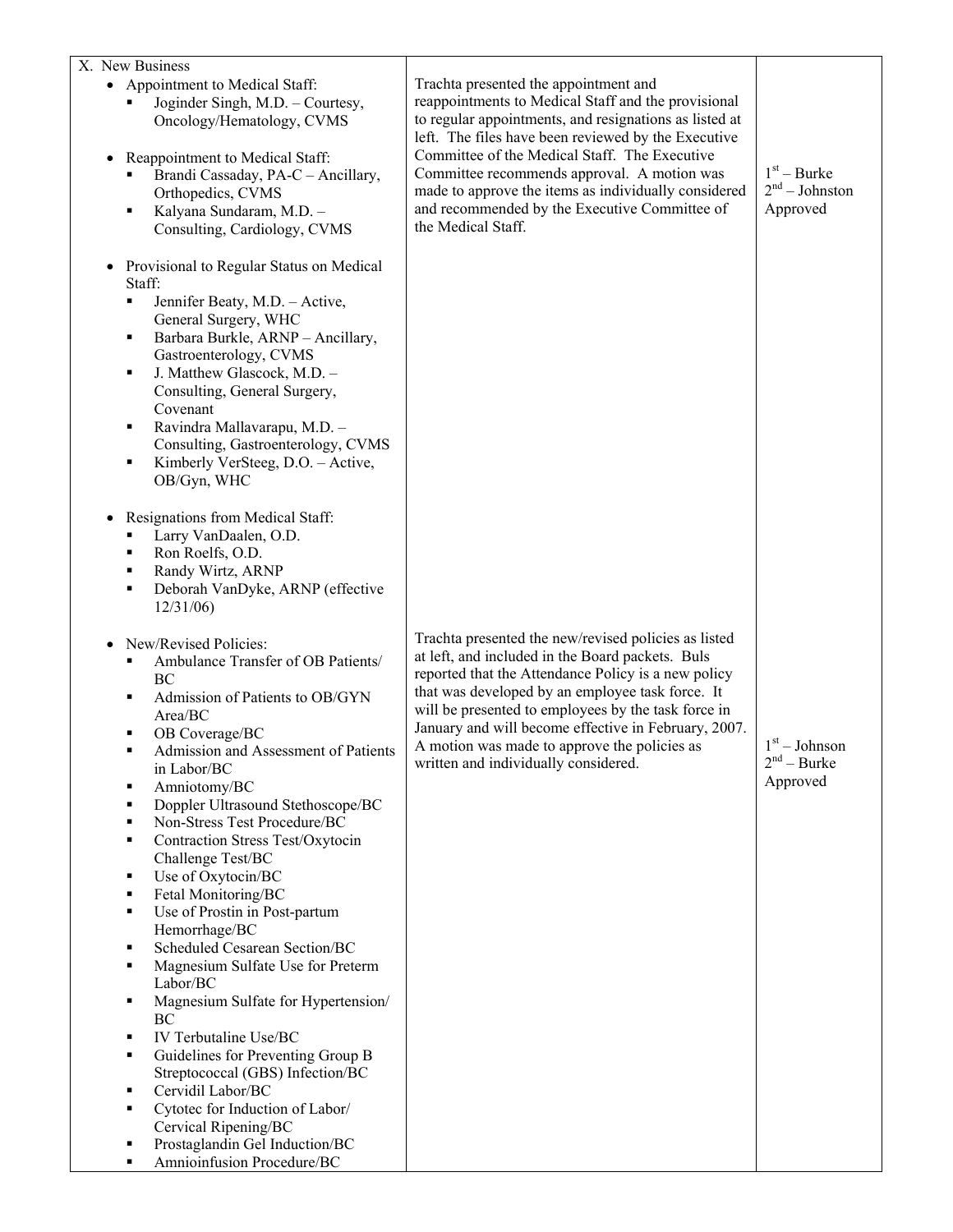| ٠              | Intrathecal Analgesia Administration              |                                                            |                  |
|----------------|---------------------------------------------------|------------------------------------------------------------|------------------|
|                | During Intra-Partum Care of the                   |                                                            |                  |
|                | Patient/BC                                        |                                                            |                  |
| ٠              | Epidural Anesthesia/BC                            |                                                            |                  |
| ٠              | Mityvac Procedure/BC                              |                                                            |                  |
| ٠              | Placenta Examination/BC                           |                                                            |                  |
| ٠              | Nitrazine Test for Ruptured                       |                                                            |                  |
|                | Membranes/BC                                      |                                                            |                  |
| $\blacksquare$ | Administration of Cytotec                         |                                                            |                  |
|                | (Misoprostol) for Postpartum                      |                                                            |                  |
|                | Hemorrhage/BC                                     |                                                            |                  |
| ٠              | Fundal Pressure/BC                                |                                                            |                  |
| ٠              | Shoulder Dystocia/BC                              |                                                            |                  |
| ٠              | Whirlpool Use by Laboring Patients/               |                                                            |                  |
|                | BC                                                |                                                            |                  |
| п              | Amniocentesis/BC                                  |                                                            |                  |
| ٠              | <b>External Version/BC</b>                        |                                                            |                  |
| ٠              | Care of Infant in Delivery Room/BC                |                                                            |                  |
| Ξ              | Requisitioning Tests on Cord Blood/               |                                                            |                  |
|                | BC                                                |                                                            |                  |
| ٠              | Umbilical Cord Blood Studies/BC                   |                                                            |                  |
| ٠              | Care of Infants Delivered Outside of              |                                                            |                  |
|                | the Hospital/BC                                   |                                                            |                  |
| Ξ              | Admission and Initial Assessment of               |                                                            |                  |
|                | Newborn/BC                                        |                                                            |                  |
| ٠              | Gavage Feedings for Infant/BC                     |                                                            |                  |
| ٠              | Circumcision/BC                                   |                                                            |                  |
| ٠              | Isolation of Newborn Infants and                  |                                                            |                  |
|                | Isolation of Mother/BC                            |                                                            |                  |
| п              | Herpes Viruses - Newborn Areas/BC                 |                                                            |                  |
| ٠              | Completing Birth Certificate                      |                                                            |                  |
|                | Worksheet/BC                                      |                                                            |                  |
| п              | Bili-Lite for Jaundiced Newborns/BC               |                                                            |                  |
| Ξ              | Respiratory Distress and the                      |                                                            |                  |
|                | Administration of Oxygen to Neonate/<br><b>BC</b> |                                                            |                  |
| п              |                                                   |                                                            |                  |
|                | Hearing Screening of Newborns/BC<br>Stillbirth/BC |                                                            |                  |
| ▪              | <b>Adoption Procedure/BC</b>                      |                                                            |                  |
| ٠              | Newborn Pain Management/BC                        |                                                            |                  |
|                | Fire Policy                                       |                                                            |                  |
|                | <b>Attendance Policy</b>                          |                                                            |                  |
|                |                                                   |                                                            |                  |
|                | <b>Finance Committee</b>                          | Trachta reported that the Finance Committee met on         |                  |
|                |                                                   | November 15 <sup>th</sup> . Minutes from said meeting were |                  |
|                |                                                   | included in the Board packets.                             |                  |
|                |                                                   |                                                            |                  |
|                | Charity Care Application                          | Bennett presented an application for charity care in       |                  |
|                |                                                   | the amount of \$30,261.10. The application meets the       |                  |
|                |                                                   | guidelines set forth in our new charity care policy. A     | $1st - Burke$    |
|                |                                                   | motion was made to approve the application as              | $2nd - Johnston$ |
|                |                                                   | presented.                                                 | Approved         |
|                |                                                   |                                                            |                  |
|                | Capital Purchase FYI - Sara Plus -                | Trachta reported that a Sara Plus - patient lift with      |                  |
|                | Patient Lift with Slings - \$7,017.65             | slings was purchased at a cost of \$7,017.65.              |                  |
|                |                                                   |                                                            |                  |
|                | <b>Personnel Committee</b>                        | Buls reported that the Personnel Committee met             |                  |
|                |                                                   | prior to this meeting. Gary Schultz, a Registered          |                  |
|                |                                                   | Nurse in the Surgery Complex was selected as the           |                  |
|                |                                                   | Employee of the Month for December. Schultz was            |                  |
|                |                                                   | nominated for the award by a patient for providing         |                  |
|                |                                                   | exceptional, caring service and by a co-worker for         |                  |